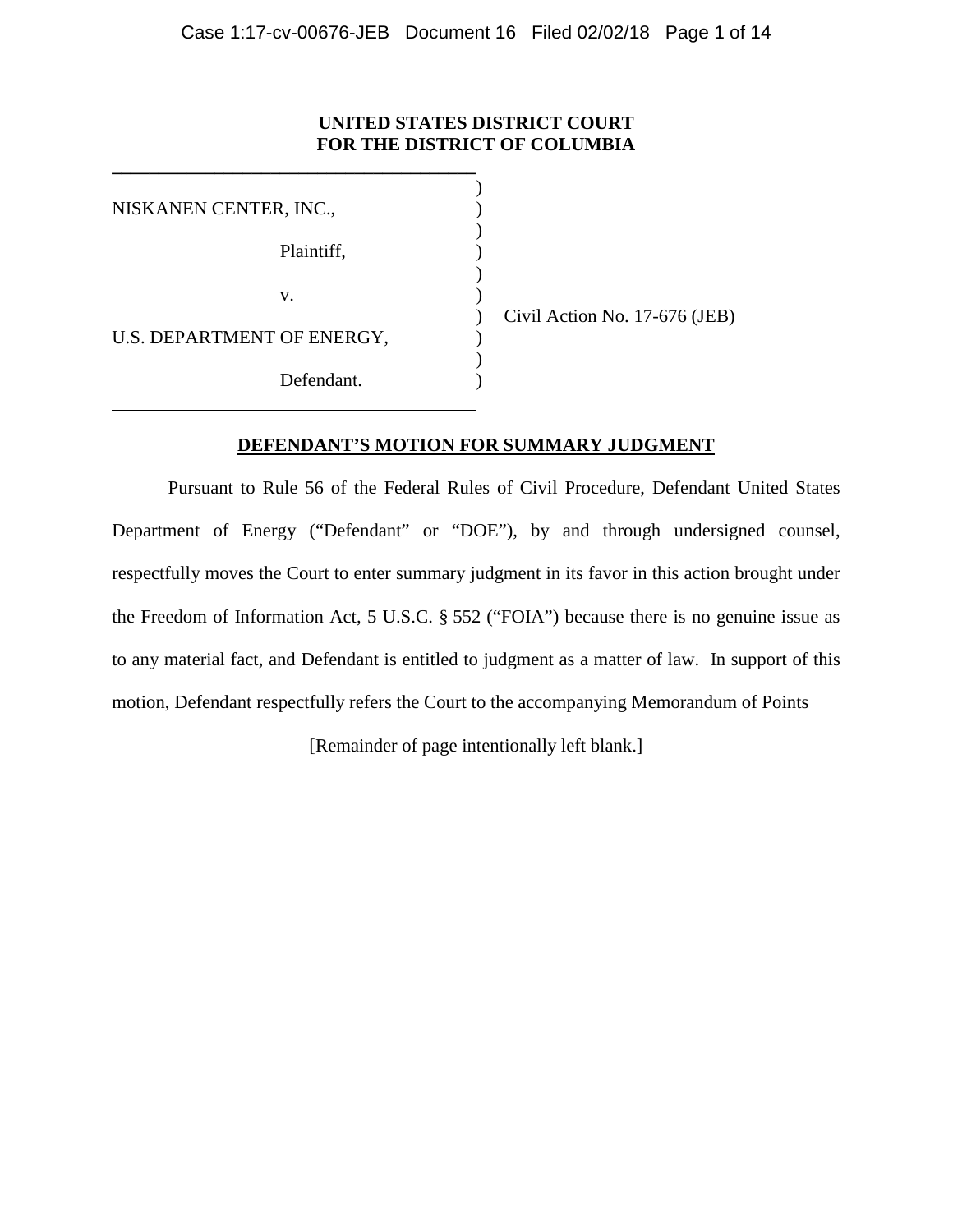and Authorities, Statement of Material Facts, and Declaration of Alexander C. Morris, FOIA

Officer in the Office of Public Information for DOE Headquarters.

Dated: February 2, 2018

Respectfully submitted,

JESSIE K. LIU, D.C. Bar # 472845 United States Attorney

DANIEL F. VAN HORN, D.C. Bar # 924092 Chief, Civil Division

By: */s/ Melanie D. Hendry*

Melanie D. Hendry Assistant United States Attorney 555 Fourth Street, N.W. Washington, D.C. 20530 (202) 252-2510 melanie.hendry2@usdoj.gov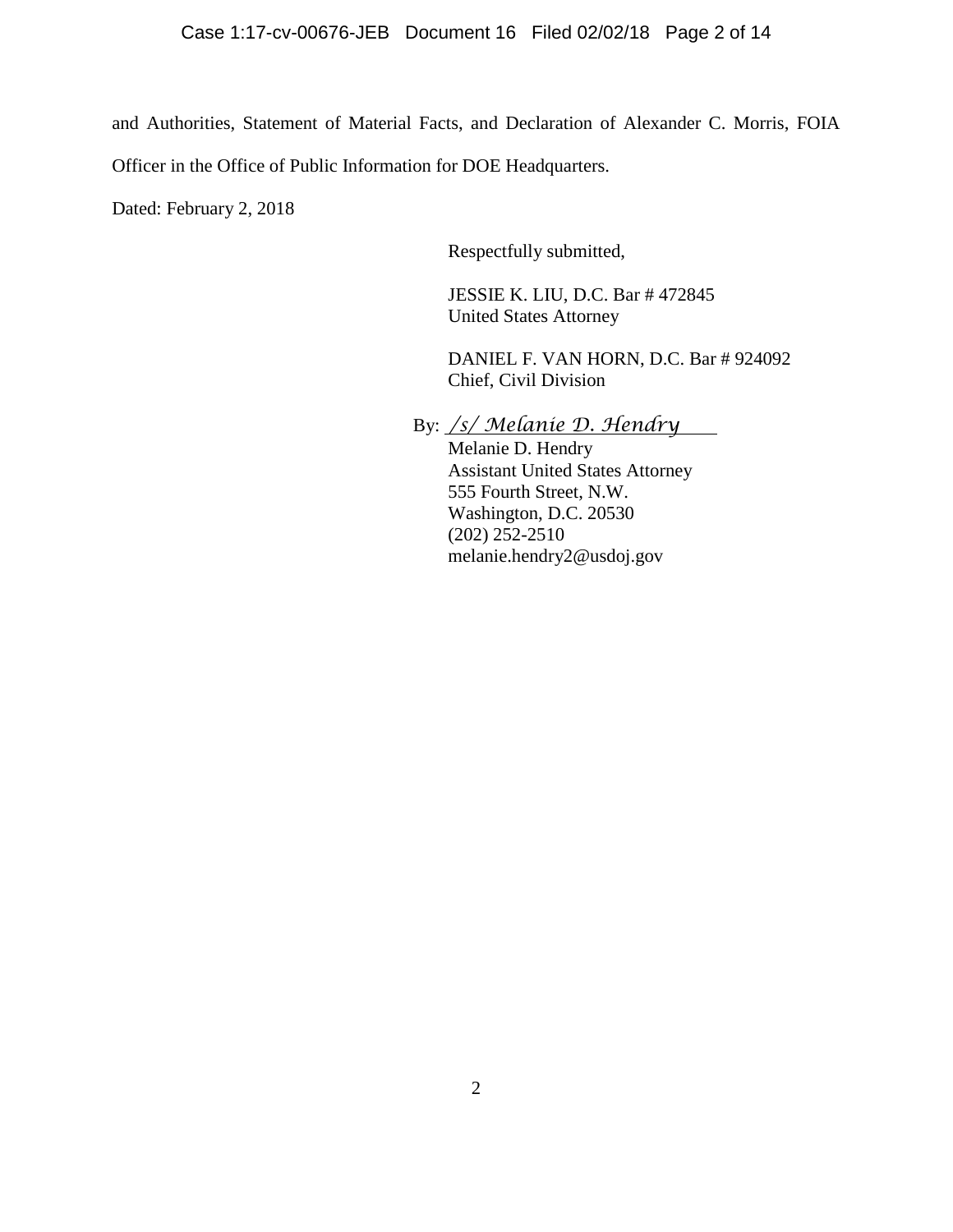## **UNITED STATES DISTRICT COURT FOR THE DISTRICT OF COLUMBIA**

| NISKANEN CENTER, INC.,     |            |  |
|----------------------------|------------|--|
|                            | Plaintiff, |  |
|                            | V.         |  |
| U.S. DEPARTMENT OF ENERGY, |            |  |
|                            | Defendant. |  |

**\_\_\_\_\_\_\_\_\_\_\_\_\_\_\_\_\_\_\_\_\_\_\_\_\_\_\_\_\_\_\_\_\_\_\_\_\_\_\_**

) Civil Action No. 17-676 (JEB)

## **MEMORANDUM OF POINTS AND AUTHORITIES IN SUPPORT OF DEFENDANT'S MOTION FOR SUMMARY JUDGMENT**

This case arises under the Freedom of Information Act, 5 U.S.C. § 522 ("FOIA"), and pertains to a request submitted by Plaintiff, Niskanen Center, Inc. ("Plaintiff"), to United States Department of Energy ("DOE") and non-party National Coal Council ("NCC")<sup>[1](#page-2-0)</sup> seeking the following 13 categories of documents concerning NCC "for all years since 1985" ("Plaintiff's FOIA Request"):

- 1. Membership lists;
- 2. The names of each subgroup, working group, or any group not comprised of all NCC members (together, "NCC subgroups"), and the members of each such NCC subgroup;
- 3. Reports or studies issued by the NCC and/or any NCC subgroup;
- 4. Newsletters, announcements, press releases, or any other public communication by the NCC or any NCC subgroup;

<span id="page-2-0"></span><sup>&</sup>lt;sup>1</sup> NCC is a federal advisory committee to the United States Secretary of Energy that "provides advice and recommendations to the Secretary of Energy on general policy matters relating to coal and the coal industry." *See* NCC Advisory Committee Charter, available at http://www.nationalcoalcouncil.org/page-NCC-Charter.html (last visited Feb. 2, 2018). "The NCC is a totally self-sustaining organization; it receives no funds from the Federal government." *See* http://www.nationalcoalcouncil.org/page-About-Us.html (last visited Feb. 2, 2018). Rather, it is funded from member contributions, investment of reserves, and sponsors. *Id.*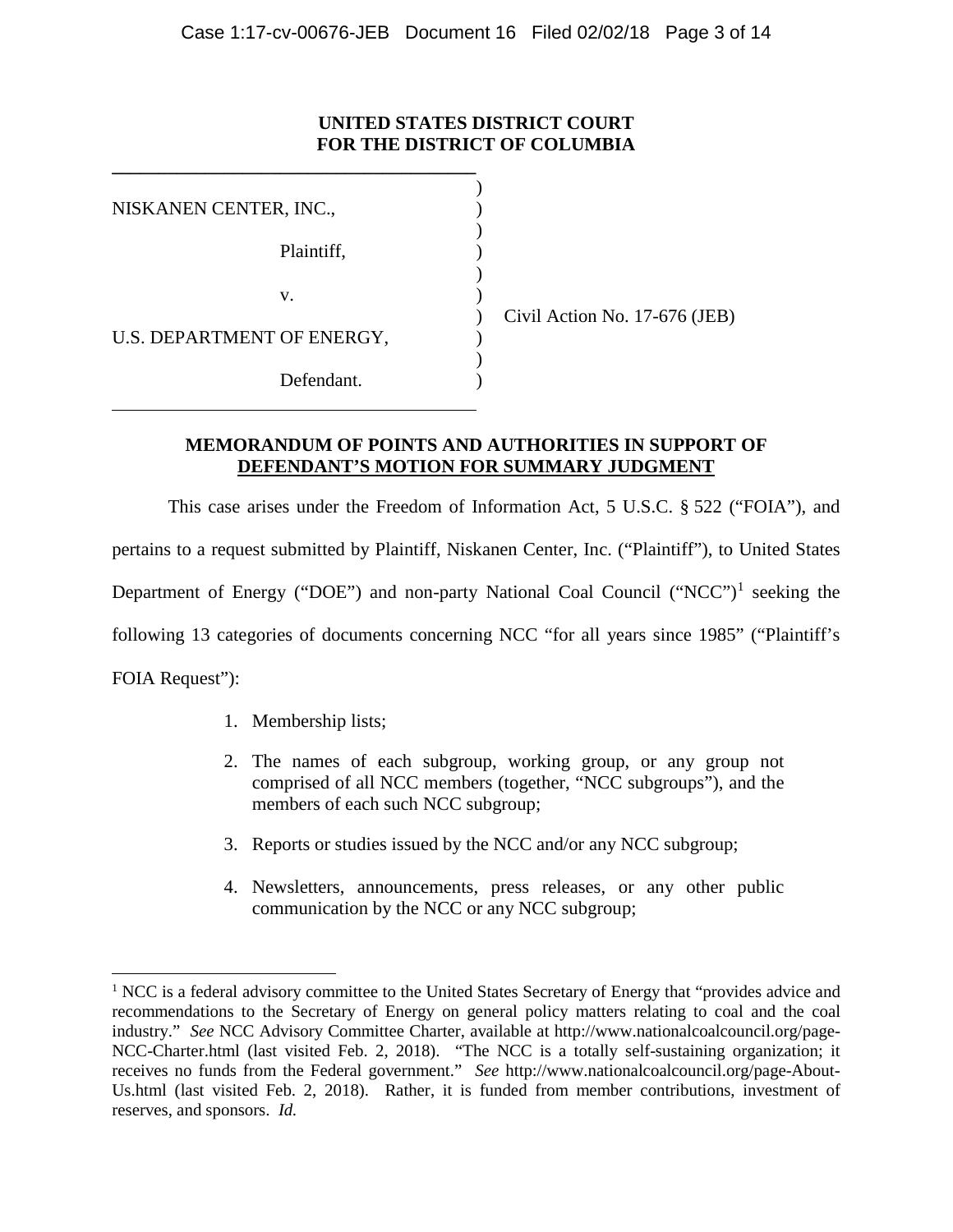- 5. Agendas, transcripts and minutes of all meetings of the NCC and all NCC subgroups, and all other meetings sponsored by, or held under the aegis of, the NCC;
- 6. All documents describing NCC, Inc.'s corporate form, including the application for  $501(c)(6)$  status and the IRS determination letter as to that status;
- 7. All documents relating to the decision to incorporate NCC, Inc.;
- 8. All financial statements, whether audited or unaudited, of the NCC and NCC, Inc.;
- 9. All documents describing the relationship between NCC and NCC, Inc.;
- 10. All documents describing NCC, Inc. income and expenditures, including the sources of all such income and the recipients of all such expenditures
- 11. All lists of shareholders, officers and directors of NCC, Inc.;
- 12. Agendas and minutes of all meetings of the officers, directors, or shareholders of NCC, Inc.; and
- 13. All reports, registrations, disclosures, or any other submissions by the NCC or NCC, Inc. to the Internal Revenue Service or the Commonwealth of Virginia

*See* Declaration of Alexander C. Morris ("Morris Decl."), Exh. A. Plaintiff subsequently amended the time period of its FOIA request to "all years since 1986," and to exclude publicly available meeting transcripts, reports, studies, and personal contact information in the membership lists. *Id*. at ¶¶ 20, 29-30, Exh. B.

As detailed in the accompanying Declaration of Alexander C. Morris, FOIA Officer in the Office of Public Information ("OPI") for DOE Headquarters, DOE performed searches which were reasonably calculated to locate responsive records and ultimately produced one Windows Media Player file, one VOB file, and 30 documents in full and part. Morris Decl.  $\P$ [21, 31; Exhs. D, E. DOE released all non-exempt responsive records to Plaintiff after properly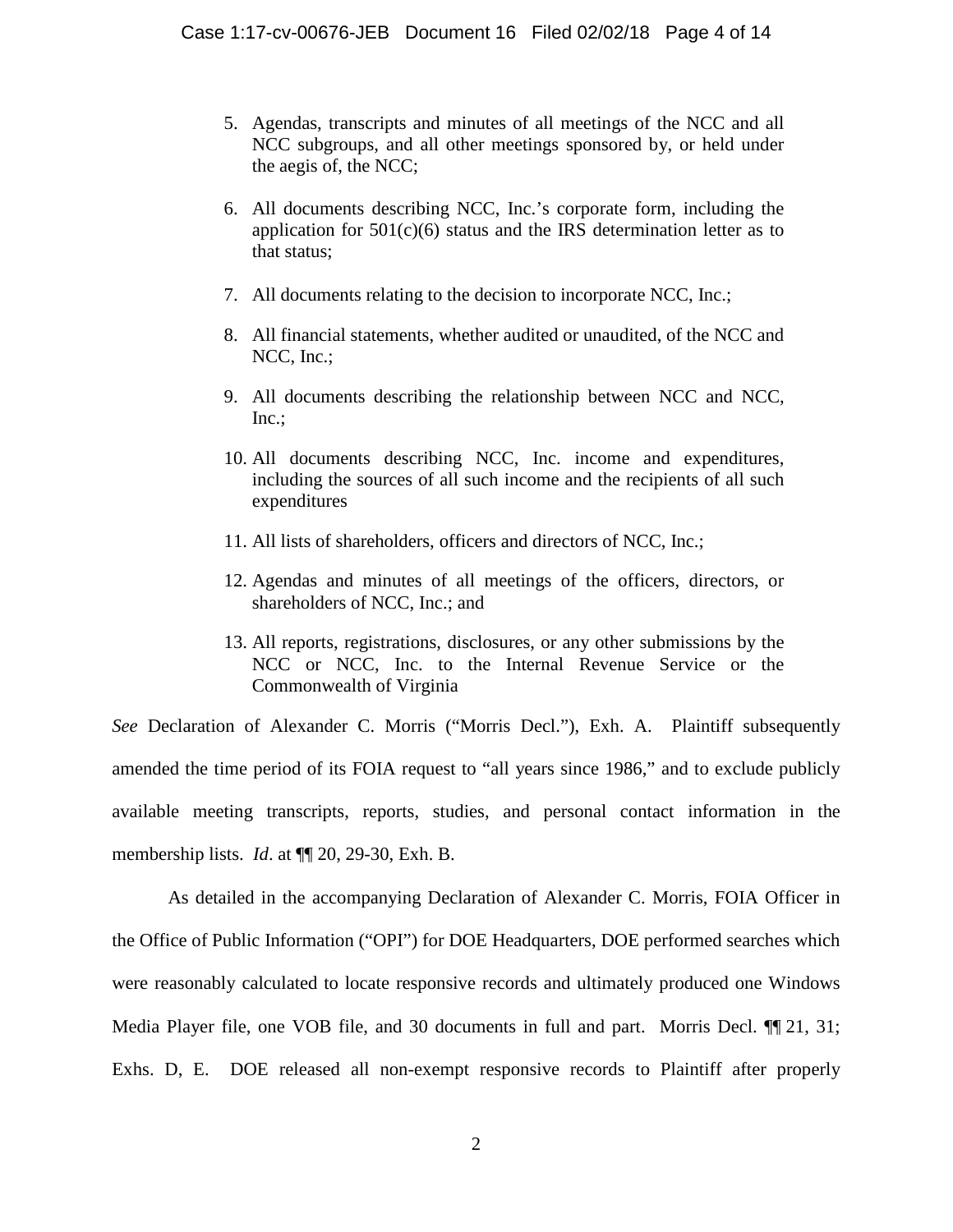### Case 1:17-cv-00676-JEB Document 16 Filed 02/02/18 Page 5 of 14

withholding only such information that was subject to a FOIA exemption, including home addresses, personal email addresses, personal telephone numbers and NCC's confidential and privileged business information. Thus, as demonstrated below, in the accompanying Statement of Material Facts Not in Genuine Dispute, and the Morris Declaration, there is no genuine issue as to any material fact, and Defendant is entitled to judgment as a matter of law.

### **FACTUAL AND PROCEDURAL BACKGROUND**

The factual and procedural background is fully set forth in Defendant's Statement of Material Facts and the Declaration of Alexander C. Morris (filed contemporaneously with this motion) and incorporated by reference herein.

#### **LEGAL STANDARDS**

Summary judgment is appropriate when there is "no genuine dispute as to any material fact and the movant is entitled to judgment as a matter of law." Fed. R. Civ. P. 56(a). A material fact is one that "might affect the outcome of the suit under the governing law." *Anderson v. Liberty Lobby, Inc.*, 477 U.S. 242, 248 (1986). The party seeking summary judgment must demonstrate an absence of a genuine issue of material fact. *See Celotex Corp. v. Catrett*, 477 U.S. 317, 323 (1986). Once the movant has met its burden, the non-movant "may not rest upon the mere allegations or denials of his pleading, but . . . must set forth specific facts showing that there is a genuine issue for trial." *Anderson*, 477 U.S. at 248.

"FOIA cases are typically and appropriately decided on motions for summary judgment." *Benjamin v. U.S. Dep't of State*, 178 F. Supp. 3d 1, 3 (D.D.C. 2016), *aff'd*, 2017 WL 160801 (D.C. Cir. Jan. 3, 2017) (quoting *Moore v. Bush*, 601 F. Supp. 2d 6, 12 (D.D.C. 2009)). A defendant is entitled to summary judgment in a FOIA case if it demonstrates that no material facts are in dispute, that it has conducted an adequate search for responsive records, and that each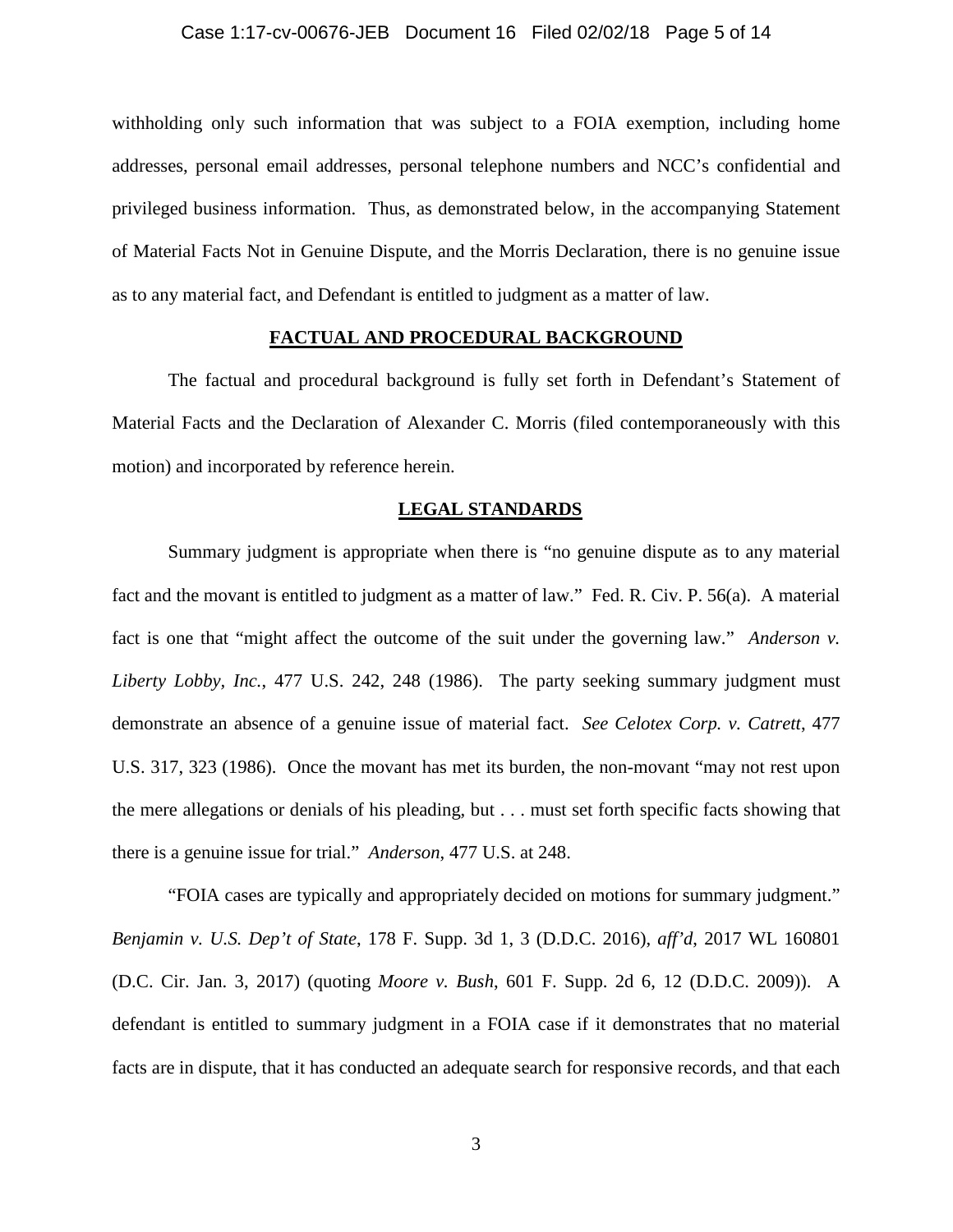# Case 1:17-cv-00676-JEB Document 16 Filed 02/02/18 Page 6 of 14

responsive record that it has located either has been produced to the plaintiff or is exempt from disclosure. *See, e.g., Weisberg v. Dep't of Justice*, 627 F.2d 365, 368 (D.C. Cir. 1980). To meet its burden, a defendant may rely on reasonably detailed and non-conclusory declarations. *See, e.g., McGehee v. CIA*, 697 F.2d 1095, 1102 (D.C. Cir. 1983); *Santana v. Dep't of Justice*, 828 F. Supp. 2d 204, 208 (D.D.C. 2011); *Allen v. U.S. Secret Service*, 335 F. Supp. 2d 95, 97 (D.D.C. 2004).

#### **ARGUMENT**

## **I. DOE CONDUCTED A REASONABLE AND ADEQUATE SEARCH FOR RESPONSIVE RECORDS**

Under FOIA, an agency is obligated to conduct a search that is "reasonably calculated to uncover all relevant documents." *Weisberg v. Dep't of Justice*, 705 F.2d 1344, 1351 (D.C. Cir. 1983); *see also Oglesby v. Dep't of the Army*, 920 F.2d 57, 68 (D.C. Cir. 1990) ("[T]he agency must show that it made a good faith effort to conduct a search for the requested records, using methods which can be reasonably expected to produce the information requested."); *Media Research Ctr. v. U.S. Dep't of Justice*, 818 F. Supp. 2d 131, 137 (D.D.C. 2011). A reasonable search is one that covers those locations where responsive records are likely to be located. *Oglesby*, 920 F.2d at 68. To satisfy its obligation, "the agency must show that it made a good faith effort to conduct a search for the requested records, using methods which can be reasonably expected to produce the information requested." *Id*. An agency is not required to answer questions framed as requests for documents. *See, e.g., Judicial Watch, Inc. v. Dep't of State*, 177 F. Supp. 3d 450, 455-56 (D.D.C. 2016), *aff'd*, Dkt. No. 16-5170 (D.C. Cir. Feb. 24, 2017) (per curiam) ("A question is not a request for records under FOIA and an agency has no duty to answer a question posed as a FOIA request.").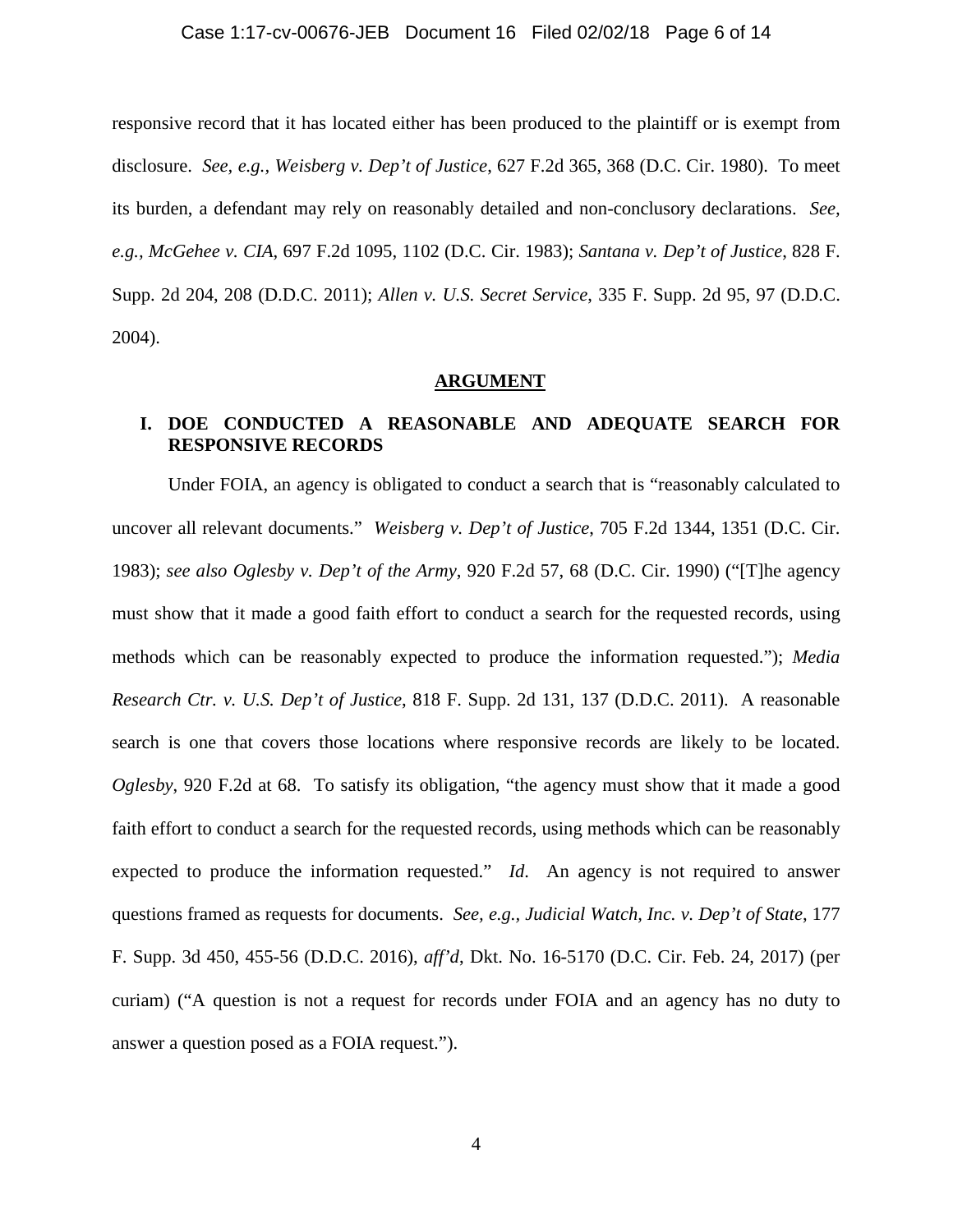### Case 1:17-cv-00676-JEB Document 16 Filed 02/02/18 Page 7 of 14

A search is not inadequate merely because it failed to "uncover[] every document extant." *SafeCard Servs., Inc. v. SEC*, 926 F.2d 1197, 1201 (D.C. Cir. 1991); *see also Bigwood v. U.S. Dep't of Defense*, 132 F. Supp. 3d 124, 135 (D.D.C. 2015) ("[T]he agency's search for records need not be exhaustive, but merely reasonable. The proper inquiry is not whether there might exist additional documents possibly responsive to a request, but whether the agency conducted a search reasonably calculated to uncover relevant documents."); *Judicial Watch v. Rossotti*, 285 F. Supp. 2d 17, 26 (D.D.C. 2003) ("Perfection is not the standard by which the reasonableness of a FOIA search is measured."). A search is inadequate only if the agency fails to "show, with reasonable detail, that the search method . . . was reasonably calculated to uncover all relevant documents." *Oglesby*, 920 F.2d at 68 (noting that an agency need not search every record system, but only those which it believes are likely to hold responsive records). Accordingly, for a court evaluating an agency's search, the fundamental question is "whether the search for those documents was adequate," not "whether there might exist any other documents responsive to the request." *Steinberg v. U.S. Dep't of Justice*, 23 F.3d 548, 551 (D.C. Cir. 1994) (quoting *Weisberg v. Dep't of Justice*, 745 F.2d 1476, 1485 (D.C. Cir. 1984)); *see also Weisberg*, 705 F.2d at 1351 ("[T]he issue is not whether any further documents might conceivably exist but rather whether the government's search for responsive documents was adequate.") (quoting *Perry v. Block*, 684 F.2d 121, 128 (D.C. Cir. 1982)). The court's inquiry, therefore, should focus on the method of the search, not its results. *See, e.g., Bigwood*, 132 F. Supp. 3d at 135 (explaining that the adequacy of the search is judged by appropriateness of the methods used to carry out the search rather than by fruits of the search); *Boggs v. United States,* 987 F. Supp. 11, 20 (D.D.C. 1997) (noting that the court's role is to determine the reasonableness of the search, "not whether the fruits of the search met plaintiff's aspirations").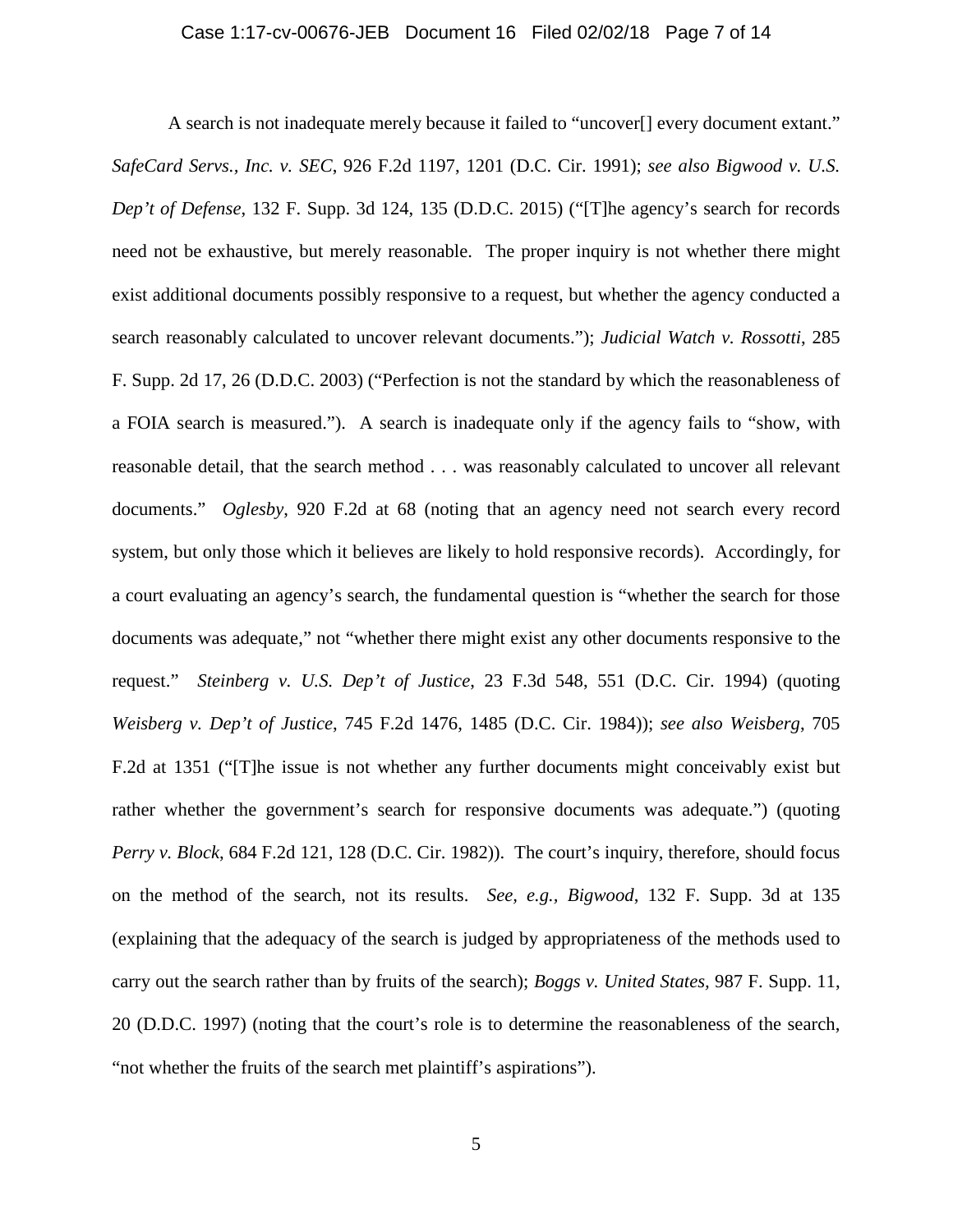### Case 1:17-cv-00676-JEB Document 16 Filed 02/02/18 Page 8 of 14

The agency bears the burden of demonstrating the adequacy of its search by providing a declaration setting forth the search terms and type of search performed, "and averring that all files likely to contain responsive materials . . . were searched." *Elliott v. Nat'l Archives & Records Admin.*, Civ. A. No. 06-1246 (JDB), 2006 WL 3783409, at \*2 (D.D.C. Dec. 21, 2006) (quoting *Iturralde v. Comptroller of the Currency*, 315 F.3d 311, 313-14 (D.C. Cir. 2003)). "Agency affidavits are accorded a presumption of good faith, which cannot be rebutted by purely speculative claims about the existence and discoverability of other documents." *SafeCard Servs*., 926 F.2d at 1200 (internal quotation marks omitted); *West v. Spellings*, 539 F. Supp. 2d 55, 60 (D.D.C. 2008). Once an agency has met its burden of demonstrating the adequacy of its search, the agency's position can be rebutted "only by showing that the agency's search was not made in good faith." *Maynard v. CIA*, 986 F.2d 547, 560 (1st Cir. 1993); *Elliott*, 2006 WL 3783409, at \*3 (explaining that to satisfy his evidentiary burden, the plaintiff "must present evidence rebutting the agency's initial showing of a good faith search"). Speculative or hypothetical assertions are insufficient to raise a material question of fact with respect to the adequacy of an agency's search. *See, e.g., Lasko v. U.S. Dep't of Justice*, Appeal No. 10-5068, 2010 WL 3521595, at \*1 (D.C. Cir. Sept. 3, 2010) (per curiam) (explaining that the adequacy of the search is not undermined by mere speculation that additional documents might exist); *Oglesby*, 920 F.2d at 67 n.13; *Elliott*, 2006 WL 3783409, at \*3 (noting that speculative claims about the existence of other documents cannot rebut the presumption of good faith accorded to agency declarations).

Here, the Morris Declaration establishes that DOE's search method was reasonably calculated to uncover records in its possession responsive to Plaintiff's FOIA Request. DOE performed the searches for responsive records in accordance with its standard procedures for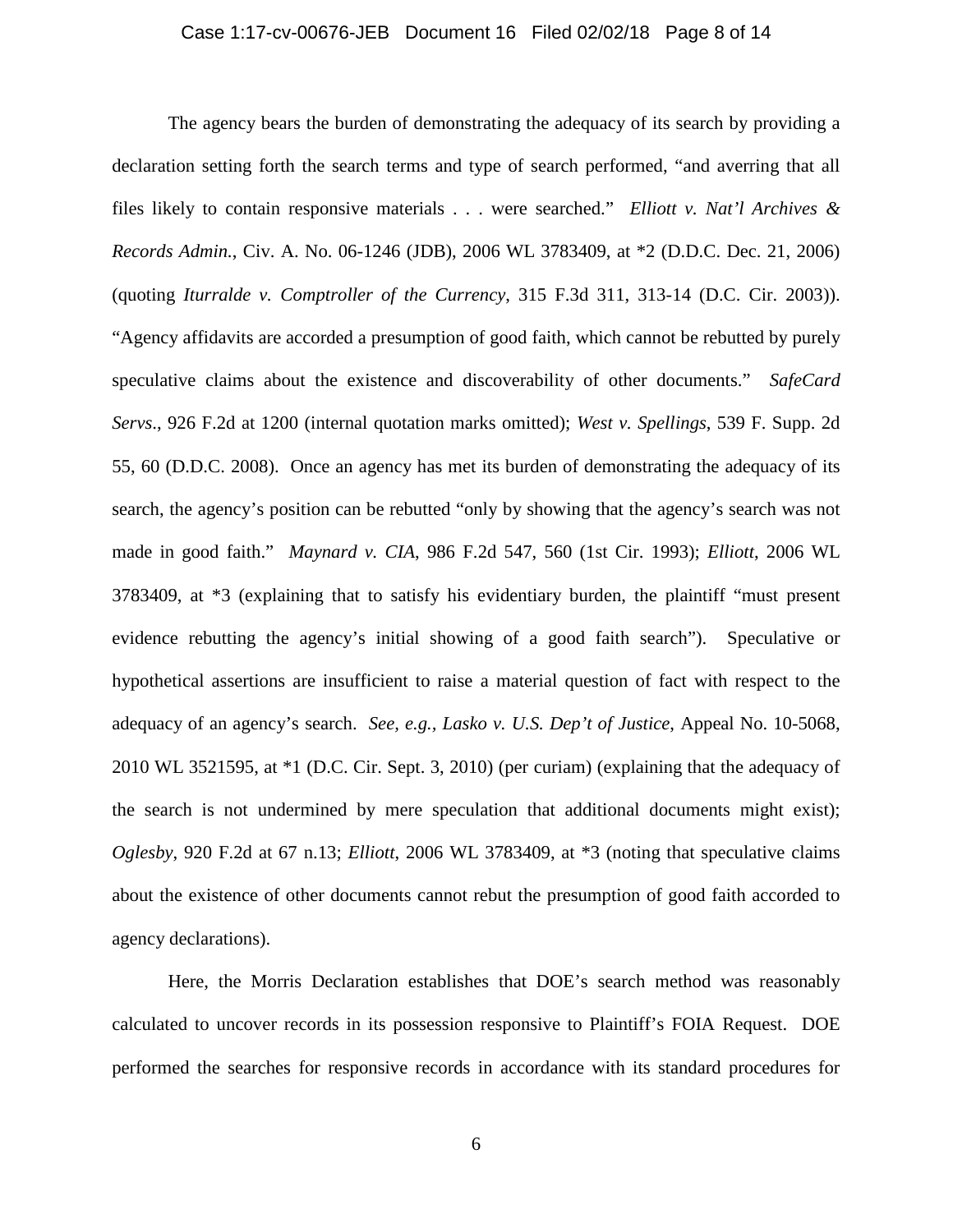#### Case 1:17-cv-00676-JEB Document 16 Filed 02/02/18 Page 9 of 14

processing FOIA requests. Morris Decl. ¶¶ 10-16. DOE determined that because of the subject matter of Plaintiff's FOIA Request, the Office of Fossil Energy ("FE") was the office likely to have responsive records. *Id*. at ¶¶ 10-13. DOE's decision to search FE was based, *inter alia*, on the fact that FE is the program office within DOE that is designated by the NCC charter to provide primary support to NCC. *Id*. at ¶ 13. OPI tasked FE with searching for responsive records and providing all such records located during the search to OPI for review and processing. *Id*. at ¶¶ 14, 17.

The Morris Declaration further describes the searches performed by FE. *Id*. at ¶¶ 15-16. Specifically, Morris notes that the FE subject matter expert on NCC and two other FE employees who worked on matters with NCC searched both the records maintained within FE's shared central depository on which FE employees upload and save relevant documents and physical files consisting of CDs and paper files. *Id*. at ¶ 16. Morris further explains that these FE employees searched "for any records containing 'National Coal Council' and the names of working groups and subgroups, announcements, press releases, membership lists, charters, studies, agendas, newsletters, meeting minutes, and audio and written transcripts for all years since 1986." *Id*. The records located as a result of FE's search were forwarded to OPI where they were processed and subsequently released to Plaintiff in full or in part. *Id*. at ¶¶ 17-18.

Thereafter, OPI determined that additional searches should be conducted. *Id*. at ¶ 24. As explained in the Morris Declaration:

After further inquiry from OPI, the FE subject matter expert, Mr. Daniel Matuszack, reviewed the request and indicated that not all of the physical copies of the National Coal Council's studies, reports, and records held by the previous Designated Federal Officer, Mr. Robert Wright, had been digitized and added to FE's shared central repository of National Coal Council documents upon Mr. Robert Wright's departure from DOE. Thus these documents were not recovered and provided to OPI for processing.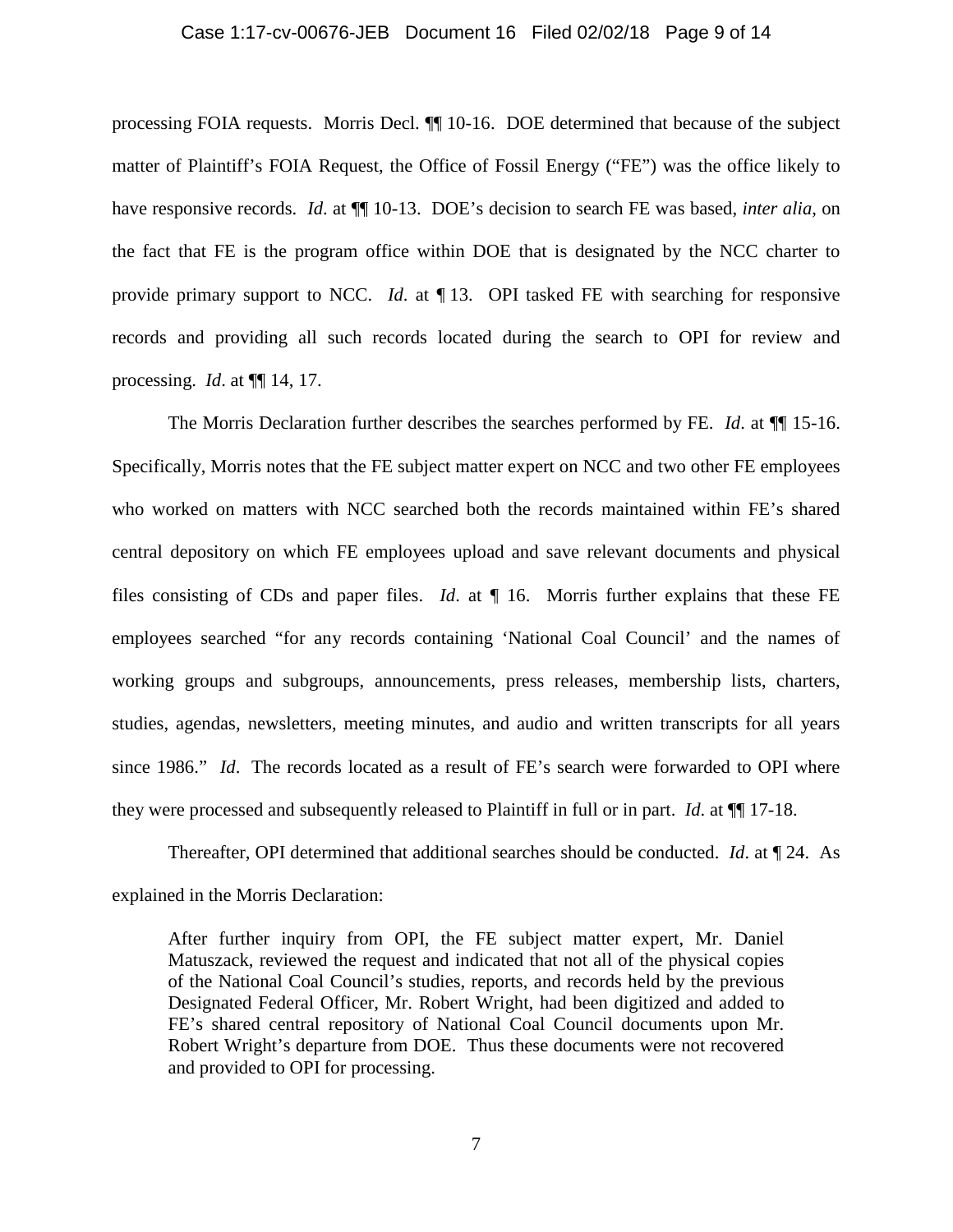### Case 1:17-cv-00676-JEB Document 16 Filed 02/02/18 Page 10 of 14

*Id.* Therefore, FE then conducted an additional search of the former employee's physical files for records containing "National Coal Council," the names of working groups and subgroups, announcements, press releases, membership lists, charters, studies, agendas, newsletters, meeting minutes, and audio and written transcripts for all years since 1986. *Id*. at ¶ 25. Additionally, DOE's Office of the Chief Information Officer conducted an automated search of the former employee's email correspondence using the search terms "National Coal Council" and "NCC." *Id.* at  $\P$  26. The records located during the additional searches were forwarded to OPI and released to Plaintiff in full and in part. *Id.* at ¶¶ 27-28, 31.

As a result of its searches, DOE located and produced to Plaintiff one Windows Media Player file, one VOB file, and 30 documents in full and part. *Id.* at  $\P$  1. 31. As described in the *Vaughn* index attached to the Morris Declaration as Exhibit F, NCC's sensitive financial and privileged information as well as personal information regarding various individuals was withheld pursuant to FOIA Exemptions 4 and 6. *Id*. at ¶¶ 32-38.

#### **II. DOE PROPERLY INVOKED EXEMPTIONS 4 AND 6**

FOIA does not allow the public to have unfettered access to government files. *McCutchen v. United States Dep't of Health and Human Services*, 30 F.3d 183, 184 (D.C. Cir. 1994). Although disclosure is the dominant objective of FOIA, there are several exemptions to the statute's disclosure requirements. *Department of Defense v. FLRA*, 510 U.S. 487, 494 (1994). FOIA requires that an agency release all records responsive to a properly submitted request unless such records are protected from disclosure by one or more of the Act's nine exemptions. 5 U.S.C. § 552(b); *U.S. Dep't of Justice v. Tax Analysts*, 492 U.S. 136, 150-51 (1989). To protect materials from disclosure, the agency must show that they come within one of the FOIA exemptions. *Public Citizen Health Research Group v. FDA*, 185 F.3d 898, 904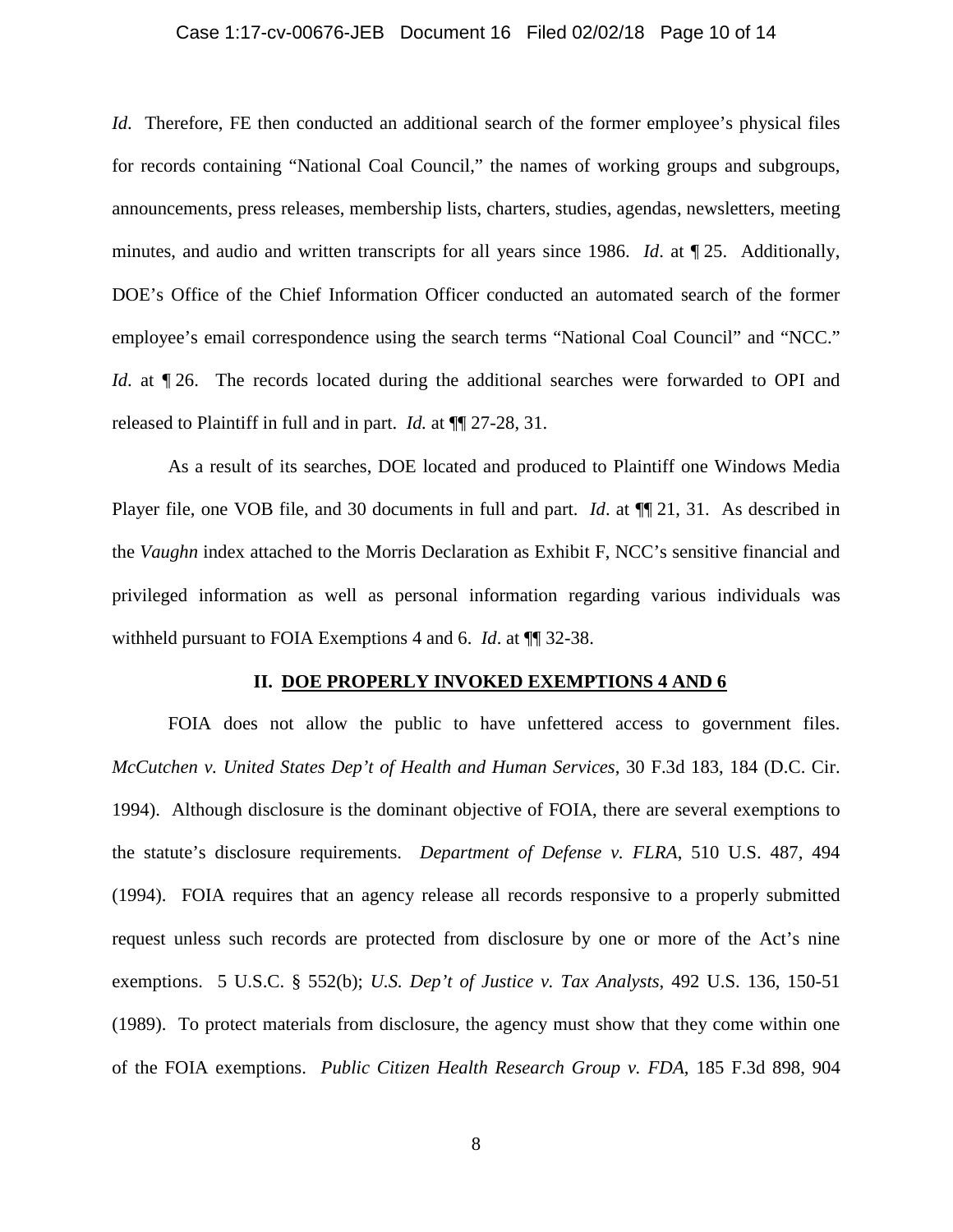(D.C. Cir. 1999). "Ultimately, an agency's justification for invoking a FOIA exemption is sufficient if it appears 'logical' or 'plausible.'" *Wolf v. CIA*, 473 F.3d 370, 374-75 (D.C. Cir. 2007).

As detailed below, DOE properly invoked FOIA Exemptions 4 and 6 to protect NCC's sensitive financial and privileged information and to prevent the unwarranted invasion of the personal privacy of multiple individuals.

## **A. Exemption 4 Was Properly Asserted to Protect NCC's Sensitive Financial and Privileged Information**

Exemption 4 exempts from disclosure information that is (1) commercial or financial, (2) obtained from a person, and (3) privileged or confidential. 5 U.S.C. § 552(b)(4). In this Circuit, the terms, "commercial" and "financial" are given their ordinary meanings. *See Nat'l Ass'n of Homebuilders v. Norton,* 309 F.3d 26, 38 (D.C. Cir. 2002); *Pub. Citizen Health Research Group v. FDA*, 704 F.2d 1280, 1290 (D.C. Cir. 1983). "Commercial" is defined broadly to include "records that reveal basic commercial operations or relate to income-producing aspects of a business" as well as situations where the "provider of the information has a commercial interest in the information submitted to the agency." *Baker & Hostetler LLP v. United States Dept. of Commerce,* 473 F.3d 312, 319 (D.C. Cir. 2006).

"Person" includes an individual, partnership, corporation, association, or public or private organization. *See* 5 U.S.C. § 551(2). NCC is a "person" under § 551(2). The records in question relate to NCC. *See* Morris Decl. ¶ 33.

The protection afforded documents withheld under Exemption 4 varies depending on whether the government agency required submission of the information or whether the information was provided voluntarily. *Critical Mass Energy Project v. Nuclear Regulatory Comm'n* ("*Critical Mass II"*), 975 F.2d 871, 878–80 (D.C.Cir.1992) (en banc). NCC provided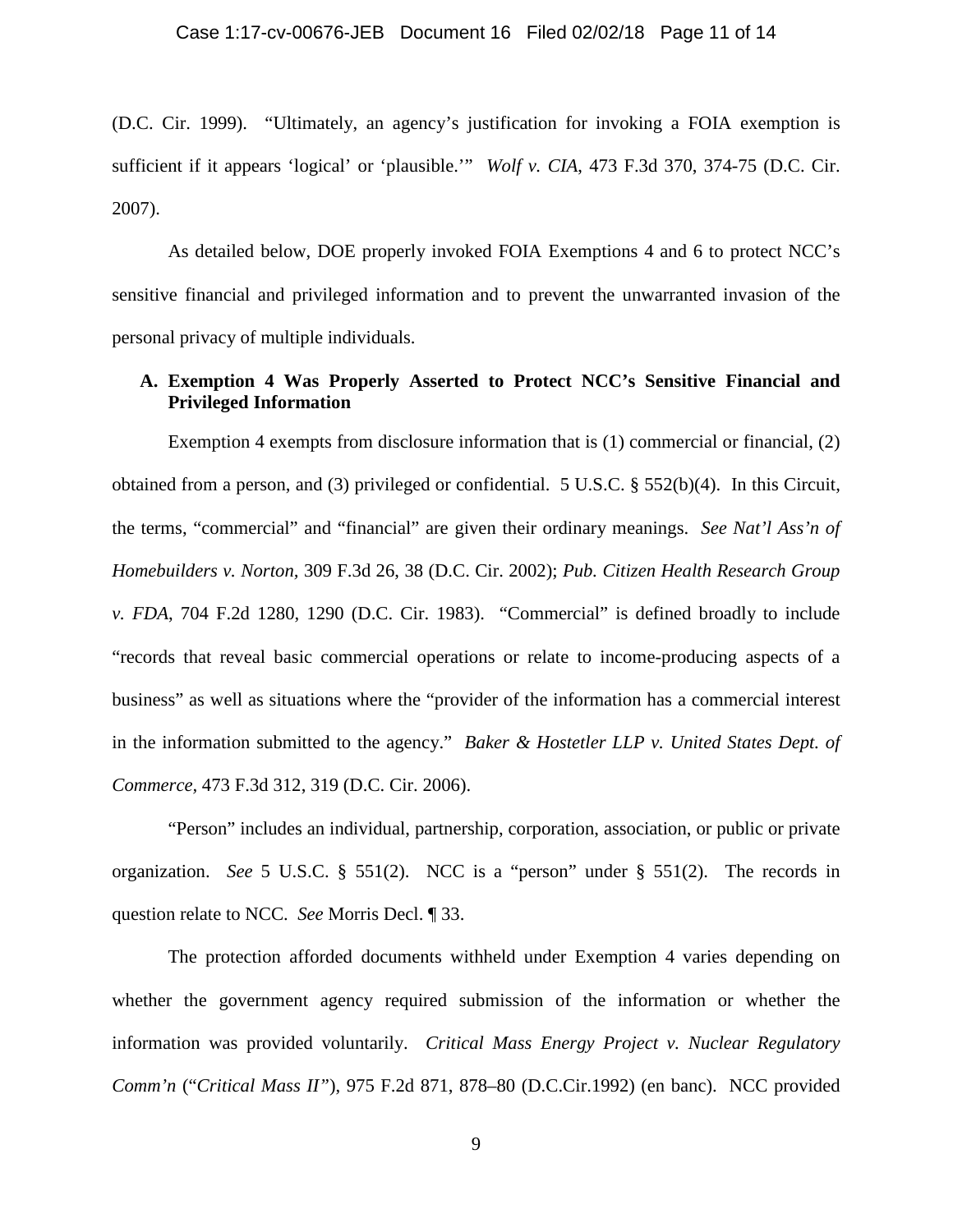#### Case 1:17-cv-00676-JEB Document 16 Filed 02/02/18 Page 12 of 14

these documents to DOE without the need of a subpoena, court order, or warrant. *See* Morris Decl. ¶ 33.

For documents provided to the government voluntarily, a document is confidential "if it is of a kind that would customarily not be released to the public by the person from whom it was obtained." *Critical Mass II*, 975 F.2d at 879. It is clear that none of the information withheld pursuant to Exemption 4 would customarily be released to the public. The withheld information concerns a litigation matter, dues amounts, financial projections, strategic plans, employee compensation, and information about NCC's income, expenses, assets, and liabilities. Morris Decl. ¶¶ 33-34.

In addition, Exemption 4 protects commercial material that is privileged. 5 U.S.C. § 552(b)(4). *See Washington Post Company v. U.S. Dept. of Health and Human Services*, *et al.*, 690 F.2d 252, 267, n. 50 (D.D.C. 1982) (noting that the attorney-client privilege, which is explicitly mentioned in the legislative history of Exemption 4, is a valid privilege to assert under Exemption 4). Here, DOE has appropriately protected NCC documents subject to the attorney client and work product privileges. Morris Decl. ¶ 34; Exh. F.

The above noted examples are all categories of information that would not customarily be made public. This information is believed to be appropriate for protection according to FOIA Exemption 4, because it: a) has been held in confidence by NCC; b) is of a type customarily held in confidence by NCC; c) is not available from public sources; d) would, if released, cause substantial competitive harm to NCC including, for example, harming its competitive ability to attract and maintain members which is critically important to its ability to fund its activities; and e) does not shed light on Government operations. Accordingly, this information should remain undisclosed pursuant to Exemption 4.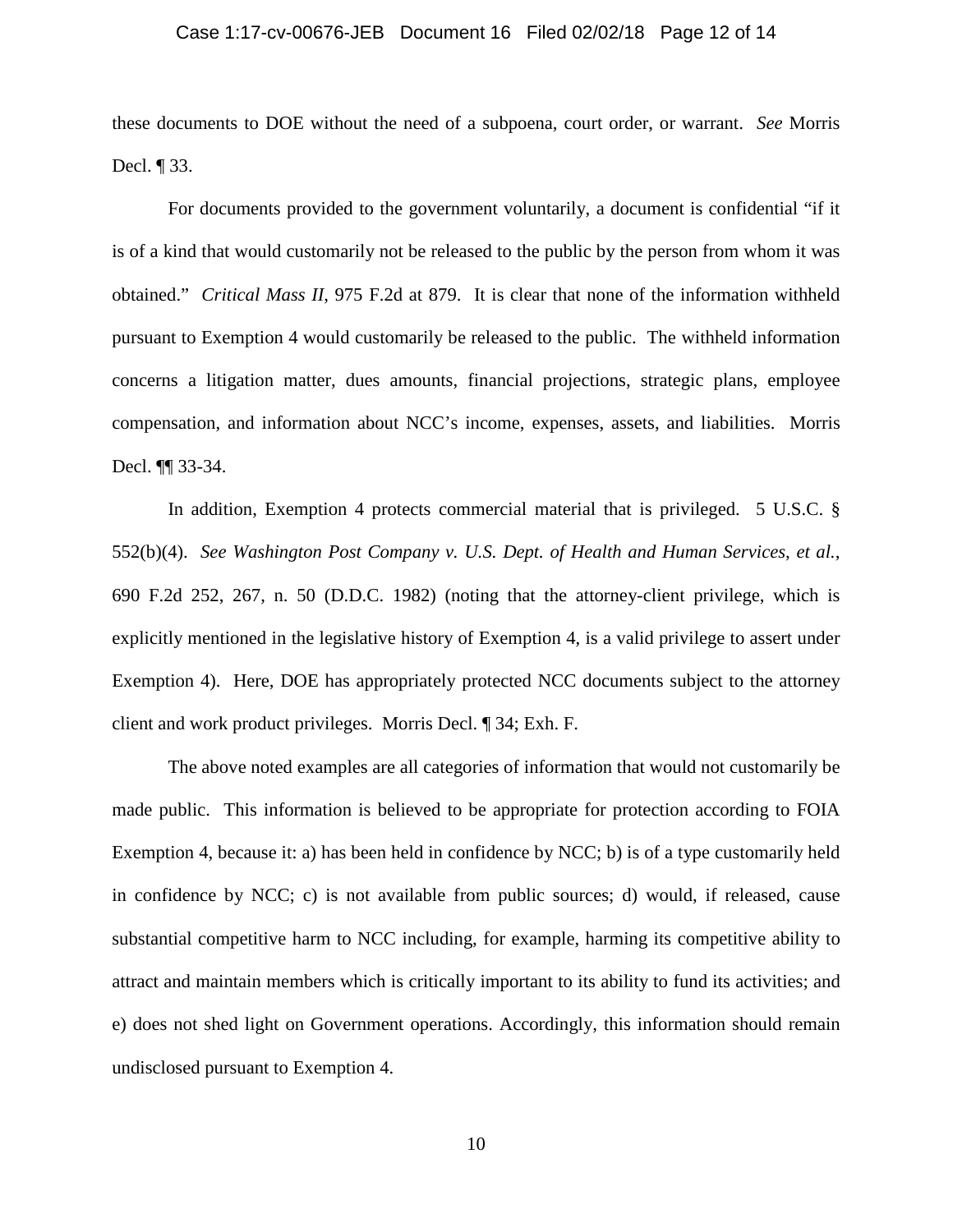### **B. Exemption 6 Was Properly Asserted to Protect Individuals From Unwarranted Invasion of Their Privacy**

Exemption 6 permits the withholding of "personnel and medical files and similar files" when the disclosure of such information "would constitute a clearly unwarranted invasion of personal privacy." 5 U.S.C. § 552(b)(6). The term "similar files" is broadly construed and includes "[g]overnment records on an individual which can be identified as applying to that individual." *U.S. Dep't of State v. Wash. Post Co.*, 456 U.S. 595, 602 (1982); *Lepelletier v. Fed. Deposit Ins. Corp.*, 164 F.3d 37, 47 (D.C. Cir. 1999) ("The Supreme Court has interpreted the phrase 'similar files' to include all information that applies to a particular individual."); *Govt. Accountability Project v. U.S. Dep't of State*, 699 F. Supp. 2d 97, 105-06 (D.D.C. 2010). In assessing the applicability of Exemption 6, courts weigh the "privacy interest in non-disclosure against the public interest in the release of the records in order to determine whether, on balance, the disclosure would work a clearly unwarranted invasion of personal privacy." *Lepelletier*, 164 F.3d at 46; *Chang v. Dep't of Navy*, 314 F. Supp. 2d 35, 43 (D.D.C. 2004). "[T]he only relevant public interest in the FOIA balancing analysis [is] the extent to which disclosure of the information sought would 'she[d] light on an agency's performance of its statutory duties' or otherwise let citizens know 'what their government is up to.'" *Lepelletier*, 164 F.3d at 47 (quoting *U.S. Dep't of Defense v. Fed. Labor Relations Auth.*, 510 U.S. 487, 497 (1994)) (alterations in original); *Beck v. Dep't of Justice*, 997 F.2d 1489, 1492 (D.C. Cir. 1993) (quoting *Dep't of Justice v. Reporters Comm. for Freedom of the Press*, 489 U.S. 749, 773 (1989)). "Information that 'reveals little or nothing about an agency's own conduct' does not further the statutory purpose." *Beck*, 997 F.2d at 1492.

Here, as explained in the Morris Declaration and *Vaughn* index, DOE applied Exemption 6 to withhold personal information including home addresses, home and cell phone numbers, and